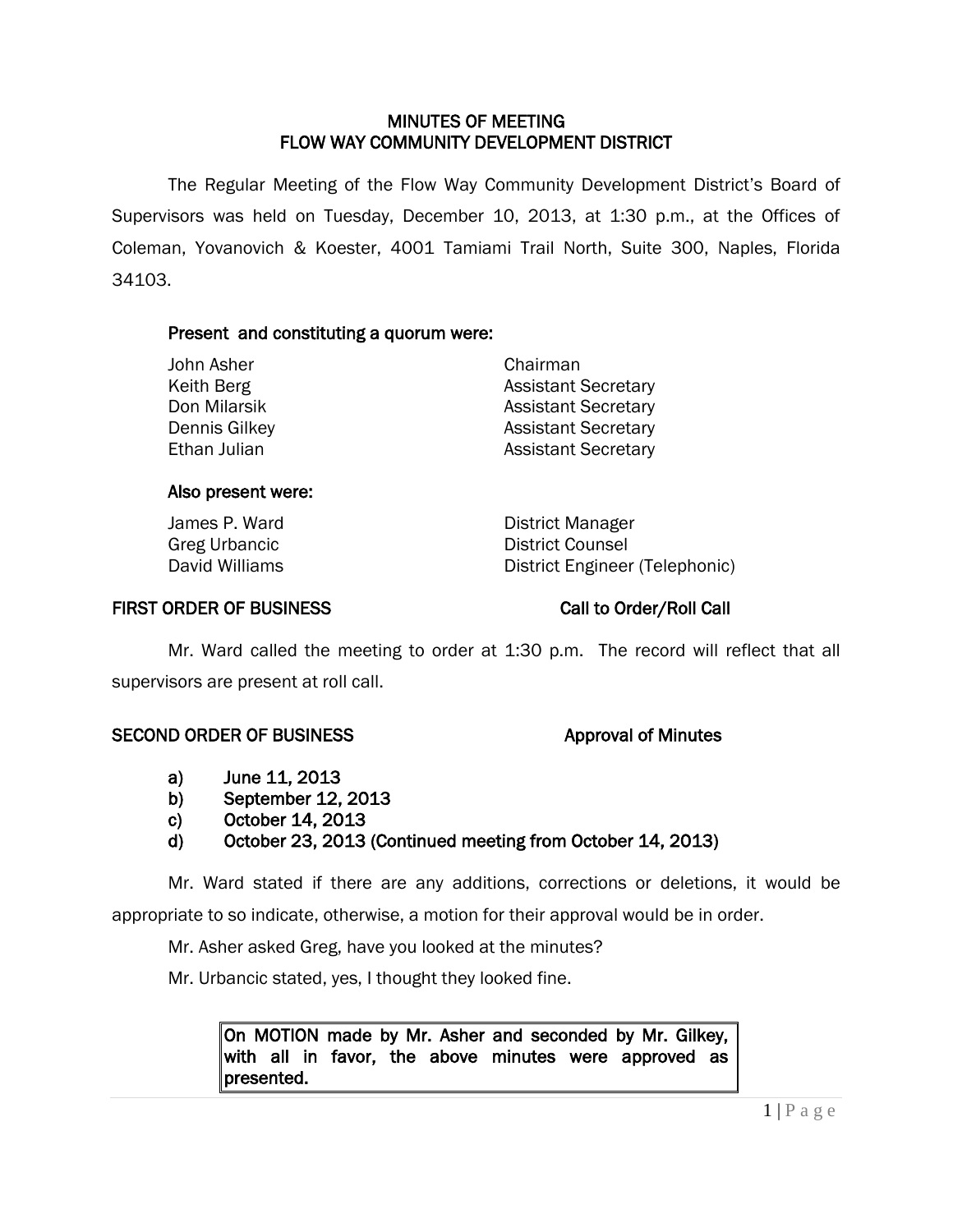THIRD ORDER OF BUSINESS **Consideration of Resolution 2014** 3 of the Board of Supervisors of Flow Way Community Development District Designating the District Manager, James P. Ward of JPWard & Associates, LLC, as a Responsible Officer Pursuant to that Certain Master Trust Indenture Between Flow Way Community Development District and Wells Fargo Bank, National Association, as Trustee; and Providing for Severability, Conflicts, and an Effective Date.

Mr. Ward stated Resolution 2014-3 adds him as the District Manager as a responsible officer, pursuant to the Master Trust Indenture, which we do by separate resolution of the Board. If you have any questions, I'll be glad to answer them, otherwise, that resolution is also in order.

> On MOTION made by Mr. Asher and seconded by Mr. Milarsik, with all in favor, Resolution 2014-3 was approved.

FOURTH ORDER OF BUSINESS CONSIDERING Consideration of Resolution 2014-4 of the Board of Supervisors of Flow Way Community Development District Supplementing Resolution<br>2014-1, Which Resolution Resolution Previously Equalized, Approved, Confirmed, Imposed and Levied Special Assessments On and Peculiar To Property Specially Benefited (Apportioned Fairly and Reasonably) By the District's Projects; Approving and Adopting the Special Assessment Methodology Final Report for Flow Way Community Development District Prepared by JPWard & Associates, LLC, and Dated November 22, 2013, Which Sets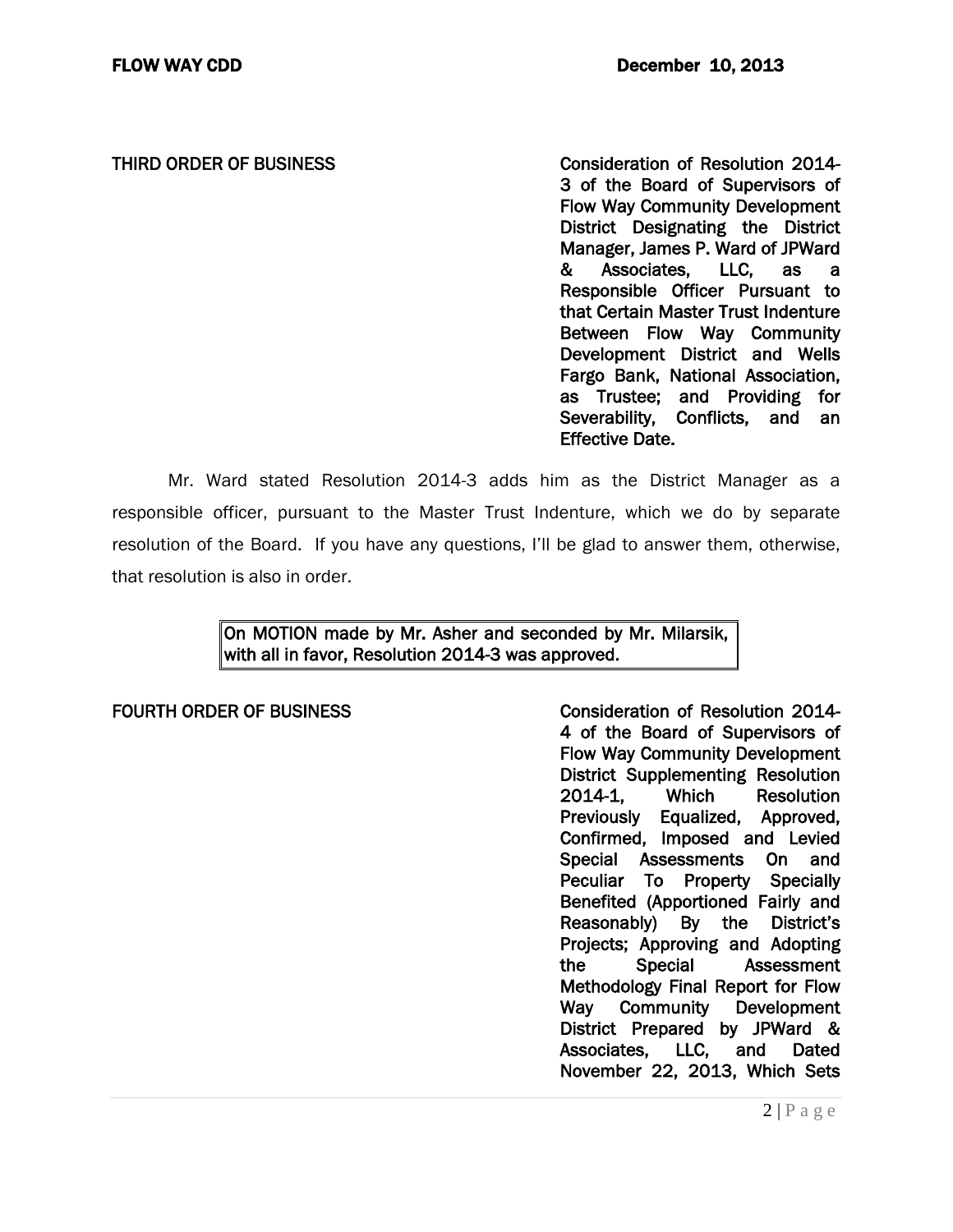Forth the Specific Terms of the Flow Way Community Development District Special Assessment Bonds, Series 2013; Providing for the Supplementation of the Special Assessments, as Set Forth in the Improvement Lien Book; and Providing for Severability, Conflicts, and Effective Date.

Mr. Ward stated Resolution 2014-4 conforms the final special assessment methodology to the final par issuance of debt for your Series 2013 bonds. If you have any questions, I'd be glad to answer them, otherwise that resolution is in order and also recommended for your approval.

Mr. Asher asked when you say it conforms it?

Mr. Ward stated it reduces the final amount in the methodology to the par debt issued.

Mr. Asher asked anyone have any questions or comments, because I know we haven't all had a chance to completely review it.

Mr. Gilkey asked and the seven million versus the 12M that was previously used , is that just a phasing of the bond issues?

Mr. Ward stated the intent, I think, in this phase was to try to hit specific target assessment goals, which created a specific amount of construction funds, and a specific bond issuance. The difference between what we end up putting in the construction account and the \$10 million construction costs ends up being an asset contribution by the prime developer to the District.

Mr. Asher stated I think the idea was that it was going to get paid down, and the terms and timing and all that probably got a little bit too cumbersome to pin it down today, at this time.

## On MOTION made by Mr. Asher and seconded by Mr. Gilkey, with all in favor, Resolution 2014-4 was approved.

FIFTH ORDER OF BUSINESS **Consideration of the Acceptance of** the Following Assignments and Drainage Easement: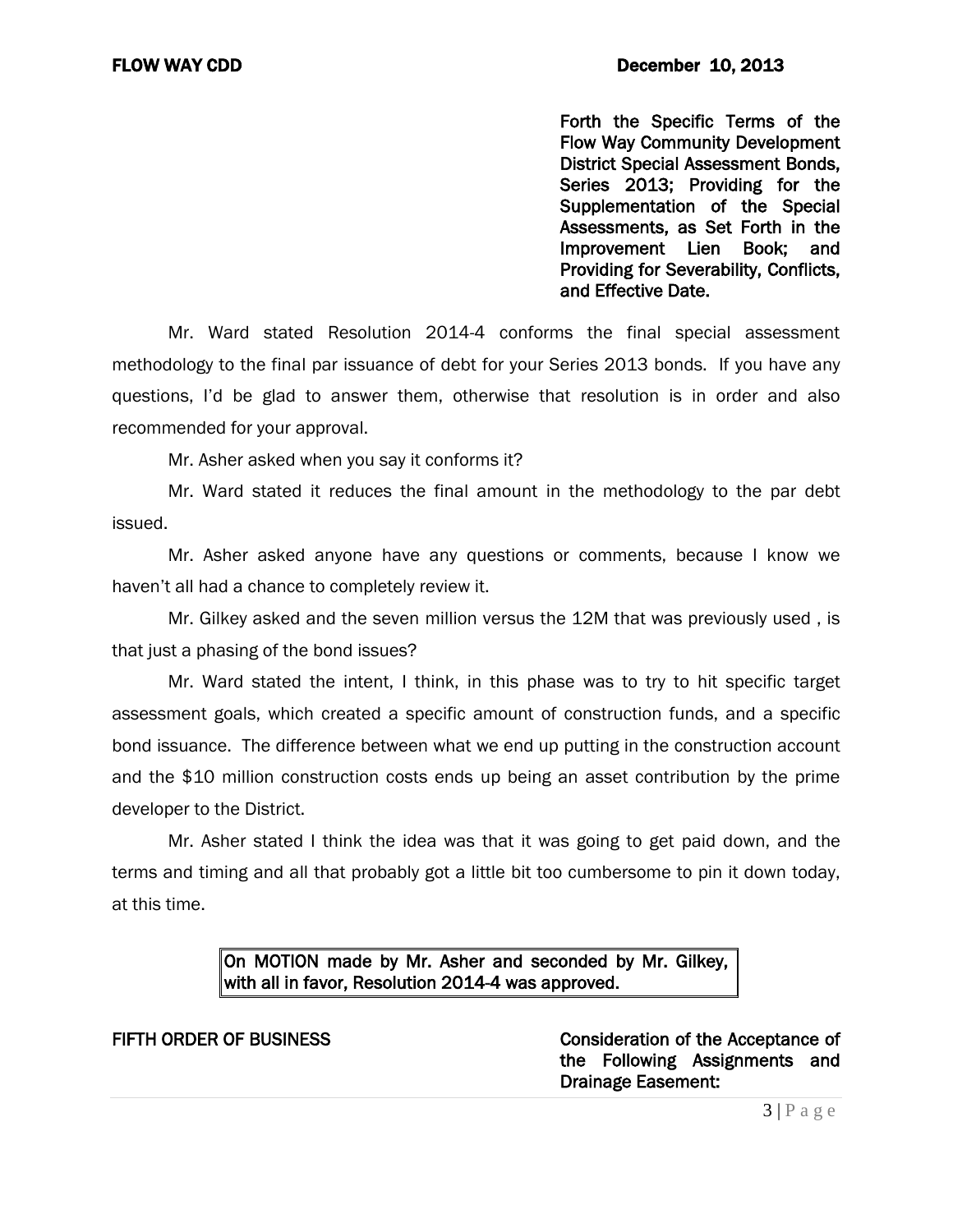- a) Assignment of Dedications from the Esplanade Golf and Country Club of Naples, Inc.
- b) Assignment of Reservations from the Spolanade Golf and Country Club of Naples, Inc.
- c) Acceptance of Drainage Easement from Taylor Morrison Esplanade Naples, LLC

Mr. Ward stated this was the consideration of certain documents related to both the assignment and drainage easements for your Series 2015 bonds, and I'll turn this over to Greg at this point to go through all of those. I think there's some additions to what we have on your agenda.

Mr. Urbancic stated I handed out a package stack of actions, which is sort of a supplement to what was in the agenda. I'll just walk through really quick as to what we're doing. When we issued the bonds, we'll get the proceeds, we'll fund the construction fund. When we do that, we're prepared to go through three requisitions, all the downloads will fall once the construction fund is filled. There'll be two requisitions; requisition two for some storm water improvements, requisition three for storm water, and also irrigation agreements in requisition four for utility agreements. In order for us to buy those assets, we have to make sure that we have specific property rights, so that we can maintain them as a district. Step one here is the assignment of dedications, we sign the reservations and the drainage easement, which allow us to do that.

There's one more piece of this we'll get to specifically, but these give us a framework for accepting those. I put for backup information copies of what will be the requisition documents. There's no action that you need to take on those, it's just a matter of these assignments; there are two assignments in the drainage easement we'd be looking for authorization from the District to accept, and the Chairman to sign accepting those. I'll be happy to go through those in more detail if you'd like, but that's the gist of what we're doing.

Mr. Asher asked when we're accepting them, are we accepting all the drainage easements for all the lakes that have been platted and all the pipe interconnects, but not all of those are being submitted in a requisition? There's a distinction there.

Mr. Urbancic stated you're correct, so the that the drainage easement will be L1 through L23, correct me if I'm wrong, and there's also the interconnects; I don't think I copied this. It's a huge stack of documents with the interconnect legal descriptions. In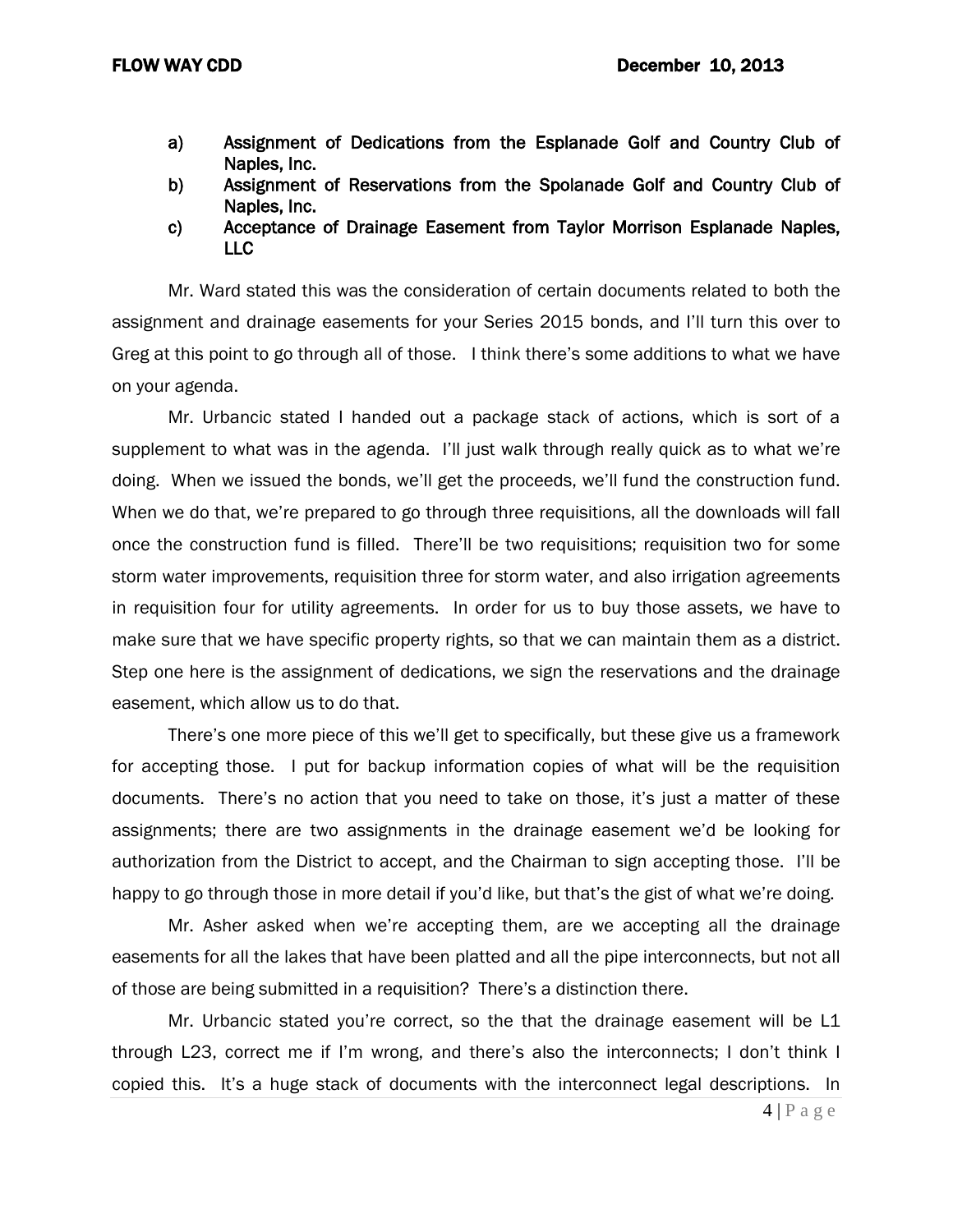terms of the requisition, requisition two is actually for lake one, requisition three is for lakes one through nine, 21, and so it's not all the lakes, correct.

Mr. Asher asked there's the ability to come back at a later date and requisition the funds to complete the ones that hadn't been conveyed at this point if that ever were to happen?

Mr. Urbancic stated that's a possibility.

Mr. Asher stated but there is going to be an easement that covers everything, all the drainage infrastructure separate from what's being requisitioned.

A male speaker asked you mean the District easement?

Mr. Asher stated the District will be accepting a drainage easement for operation and maintenance that does cover all the infrastructure, but we're not submitting all that for a requisition at this point.

Mr. Urbancic stated the requisition is just for this, the easements include this and that.

Mr. Asher stated yes, we're only requisitioning what is substantially complete, and that the engineers are comfortable with them.

Mr. Urbancic stated the Board will accept and authorize the Chairman to sign acceptance, then we'll get those recorded as part of the requisition process.

Mr. Ward stated the Board was authorizing the District to accept the easements and assignments, and drainage easements and reservations, authorizing the Chairman to sign, so that's your motion.

> On MOTION made by Mr. Asher and seconded by Mr. Julian, with all in favor, the abovementioned assignments and drainage easement were approved.

## d) Acceptance of the Utilities Easement

Mr. Urbancic stated part two of this discussion is requisition four, which is the utility dedication, and that brings with it some sort of unique components that you have to deal with Collier County requirements. What we're doing on the utility requisition, which we're calling requisition four, is a two step process. First of all, the developer built it, so the District is purchasing from the developer and then, simultaneously, we're going to flip it to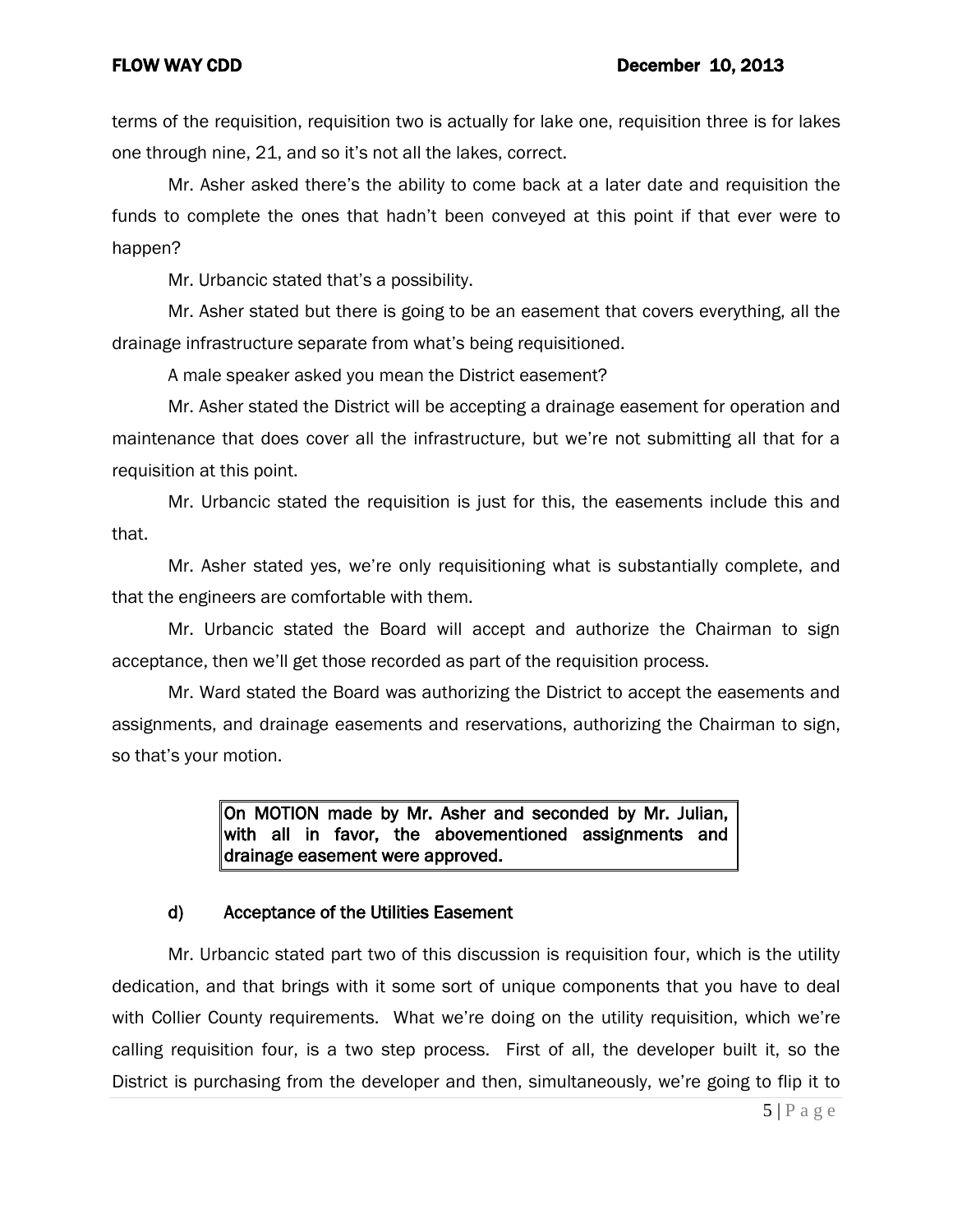Collier County. When I say simultaneous, is because Collier County get all the documents and record it, back to back. In the package, just for information, I included what the transfer documents are going to be; there's utility facilities warranty deed from Taylor Morrison to the CDD, along with an owner's affidavit, they're both in the County's standard form. There's also utilities easement to the District to make sure we have rights to these utilities for the five seconds that we're actually going to own it once this happens.

The utility locations are within R1, R2, R3 and R4, which are the roadway tracts, and two approximate 40 X 40 foot easement areas, which are for lift stations, so there's two. Those are the two areas in which the water and wastewater facilities are located. That's step one. When we turn it to the county, we also have in the packet from the CDD to the county, an owner's affidavit and a utility facility bill of sale, again in the county's standard form. I'll be doing an attorney's affidavit that goes along with that to turn it into the county. What I would need you to authorize today are: 1) the acceptance of the utility easement and the utility grant from the developer; and 2) simultaneously authorize our Chairman to execute the documents necessary in order to convey those facilities further to Collier County.

## On MOTION made by Mr. Asher and seconded by Mr. Julian, with all in favor, the conveyance of the above utility easements was approved.

## SIXTH ORDER OF BUSINESS STATES STAFF Reports

a) District Attorney

No report

b) District Engineer

No report

c) District Manager

No report

## SEVENTH ORDER OF BUSINESS Supervisors' Requests

No discussion